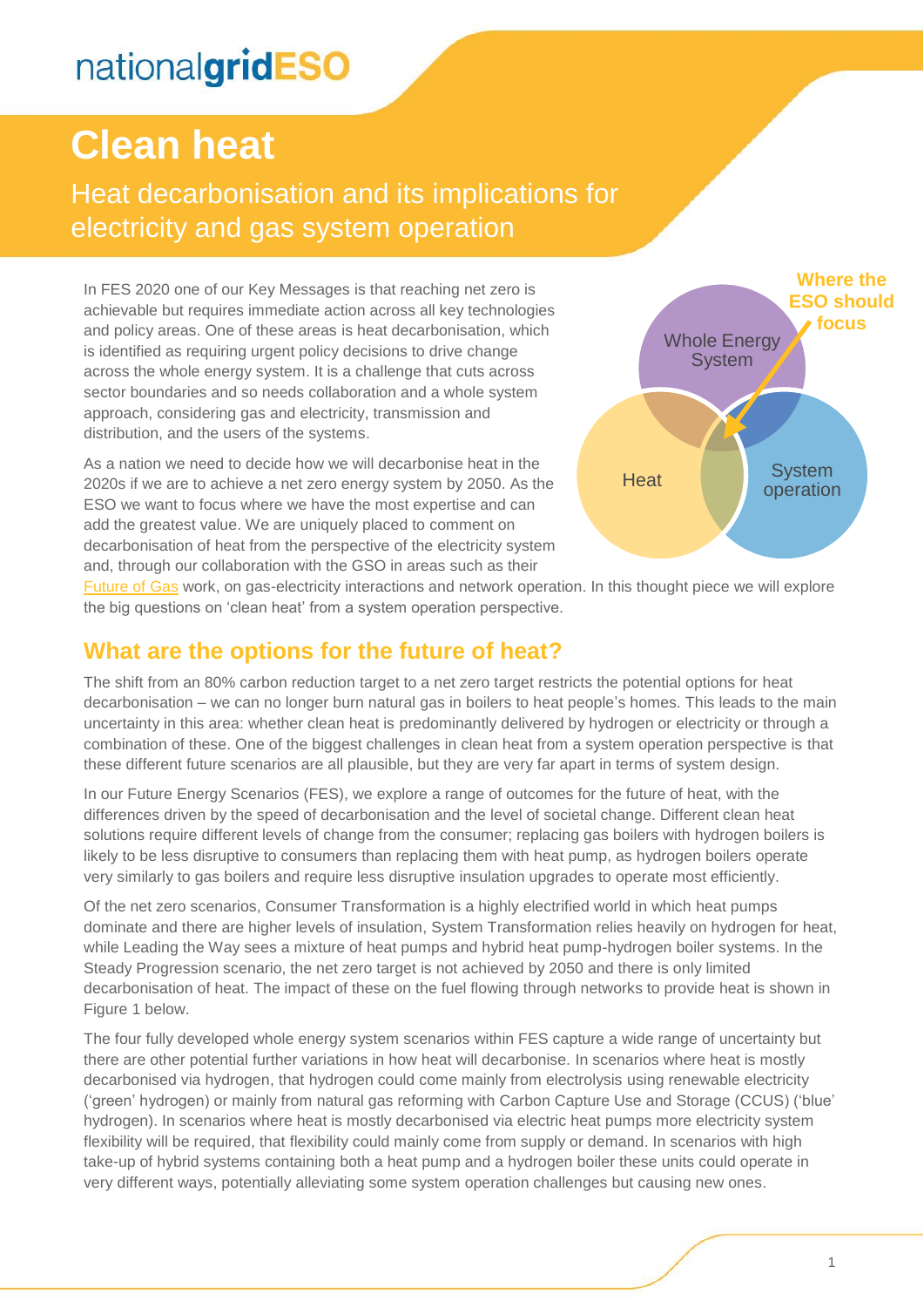*Figure 1: Networked fuel mix for heating homes in 2050 (FES 2020)*



Even within these diverse national deployment scenarios there could be variations in the extent of regional differences. Although the thermal efficiency of different home types varies significantly, most regions have a mix of many different homes so at the level of a distribution network some of this variation will average out. Other differences, such as local weather patterns, the presence of a gas network, and proximity to industrial clusters and district heat networks, may cause more significant differences between regions. These regional differences in heating needs improve the benefits of regional approaches to clean heat, but this is in tension with the economies of scale that come with national infrastructure systems and roll out programmes.

### **How to ensure that the lights stay on and homes stay warm?**

To keep electricity and gas flowing year-round there are security standards that the networks are tested against to ensure resilience. These comprise a performance standard and a demand scenario which includes peak demand. The gas and electricity systems have different properties, and these are reflected in their different security standards. The gas system uses a demand scenario with a more extreme winter than the electricity system because gas demand is more sensitive to temperature than electricity demand, so extreme winters dominate security analysis. It would also take much longer to safely recover the gas system after failing to meet demand.

Our current security of supply standards have served the nation well, with the GB gas and electricity networks being some of the most reliable in the world, however changes driven by the shift to clean heat will mean that these also need to change.

While today only 8% of households use electricity for heating, in Consumer Transformation in 2050 this rises to 70% of households, in such a scenario, there will be a greater link between temperature and electricity demand and the demand testing of the electricity standard may need to have more emphasis on demand variability and peak demand in extreme winters.

Another potential area of change is on the gas side. In our System Transformation scenario, the gas network carries 100% hydrogen around the country in 2050, but well before this point gas standards may need to change as gas compositions change, with increasing proportions of biogases and hydrogen in the network. This could mean that gas security standards need to have more emphasis on the capability of the network if changing gas compositions reduces network flexibility.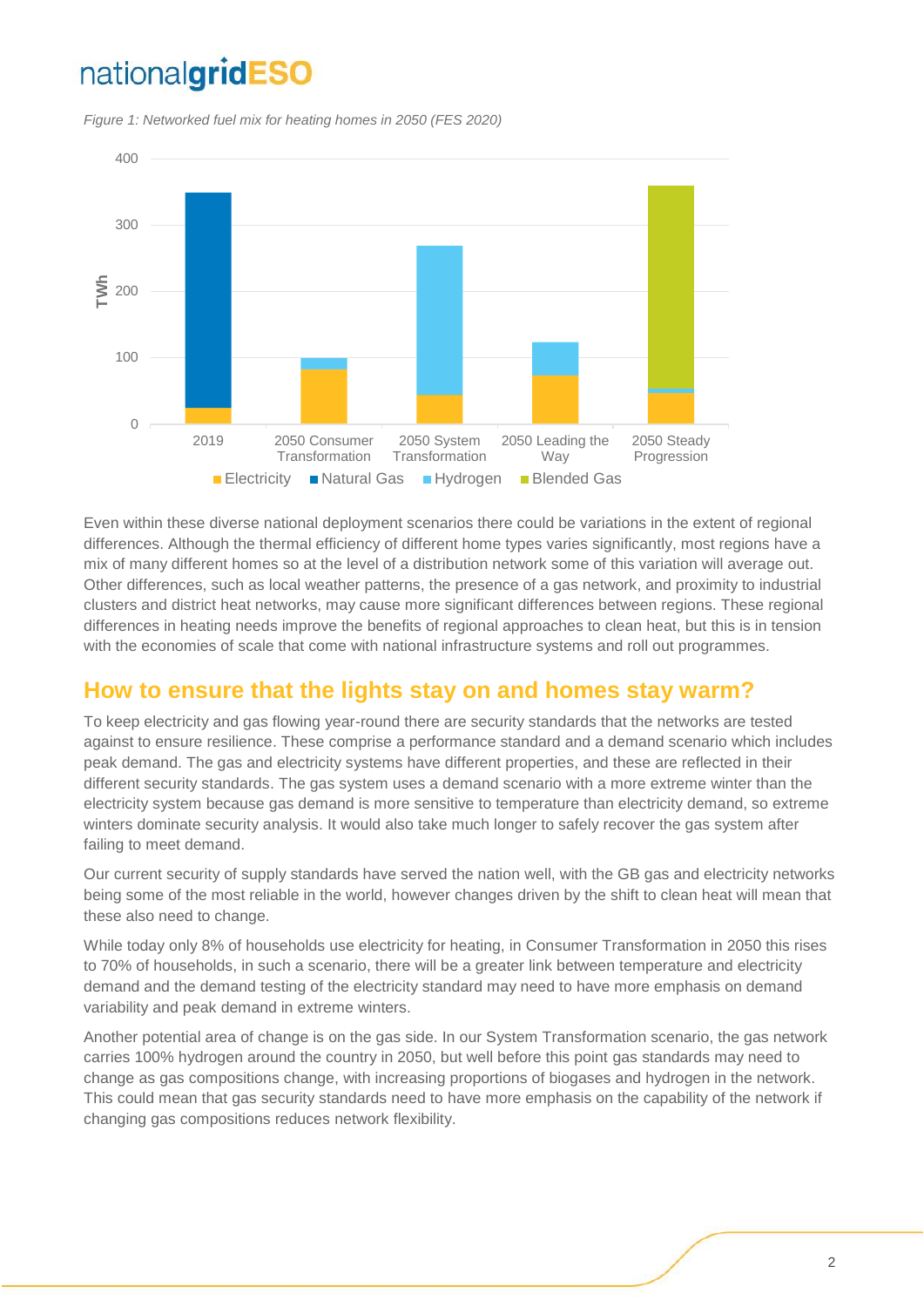### **What are the external factors that could affect clean heat pathways?**

This thought piece focuses on clean heat, but the energy system is complex with interactions everywhere. Changes in other areas could change the system operation challenges of clean heat. Two areas of interaction are particularly important: demand side [electricity system flexibility](https://www.nationalgrideso.com/document/173721/download) and the production and use of hydrogen.

Our net zero compliant scenarios in FES 2020 have much more variable renewable generation and so need much more flexibility across the energy system to help manage this. Scenarios with high electric heating demands could see peakier electricity demand which will also require greater flexibility to manage. While today most electricity system flexibility comes from the supply side, in scenarios with high levels of societal change we expect more of this flexibility to come from the demand side, as shown in Figure 2, and so factors that increase demand side participation across other sectors will affect clean heat scenarios.



*Figure 2: Demand side response contributions at peak times in 2050 (FES 2020)*

In particular, we expect electric vehicles to act as the gateway to consumer engagement in energy flexibility. The addition to a household of an electric vehicle - a major flexible electricity load – and the rise of automation and smart technology could lead to the adoption of time of use tariffs by consumers. This could pave the way for greater DSR participation from heat pumps, particularly when combined with thermal storage. The response from both these technologies should be complementary and able to support each other assuming effective coordination.

For example, an electric vehicle may be able to offer Vehicle-to-Grid (V2G) during peak evening heat demand, reducing the impact of peak heat demand on the system. In Consumer Transformation, while smart control and thermal storage could reduce peak demand by up to 8.2 GW in 2050, vehicle-to-grid could provide 16.9 GW back to the grid over this period.

As highlighted in the FES 2020 key messages, deployment of hydrogen and CCUS technology is essential for net zero, and the two are closely linked; effective CCUS could allow scaling up 'blue' hydrogen production from reformed hydrocarbons with the carbon emissions captured. Hydrogen network assets have large economies of scale and could therefore benefit from stacking demand from multiple sectors, so decisions made in other areas, such as the use of hydrogen in industry, rail or HGVs may affect the availability of hydrogen for heat.

The size and characteristics of a future hydrogen network will depend on all the sources and uses of clean hydrogen, not just heat. Operation of this network will also need to meet differing requirements, for example the higher hydrogen purity levels required for transport end uses compared to heat could add additional operability complexity.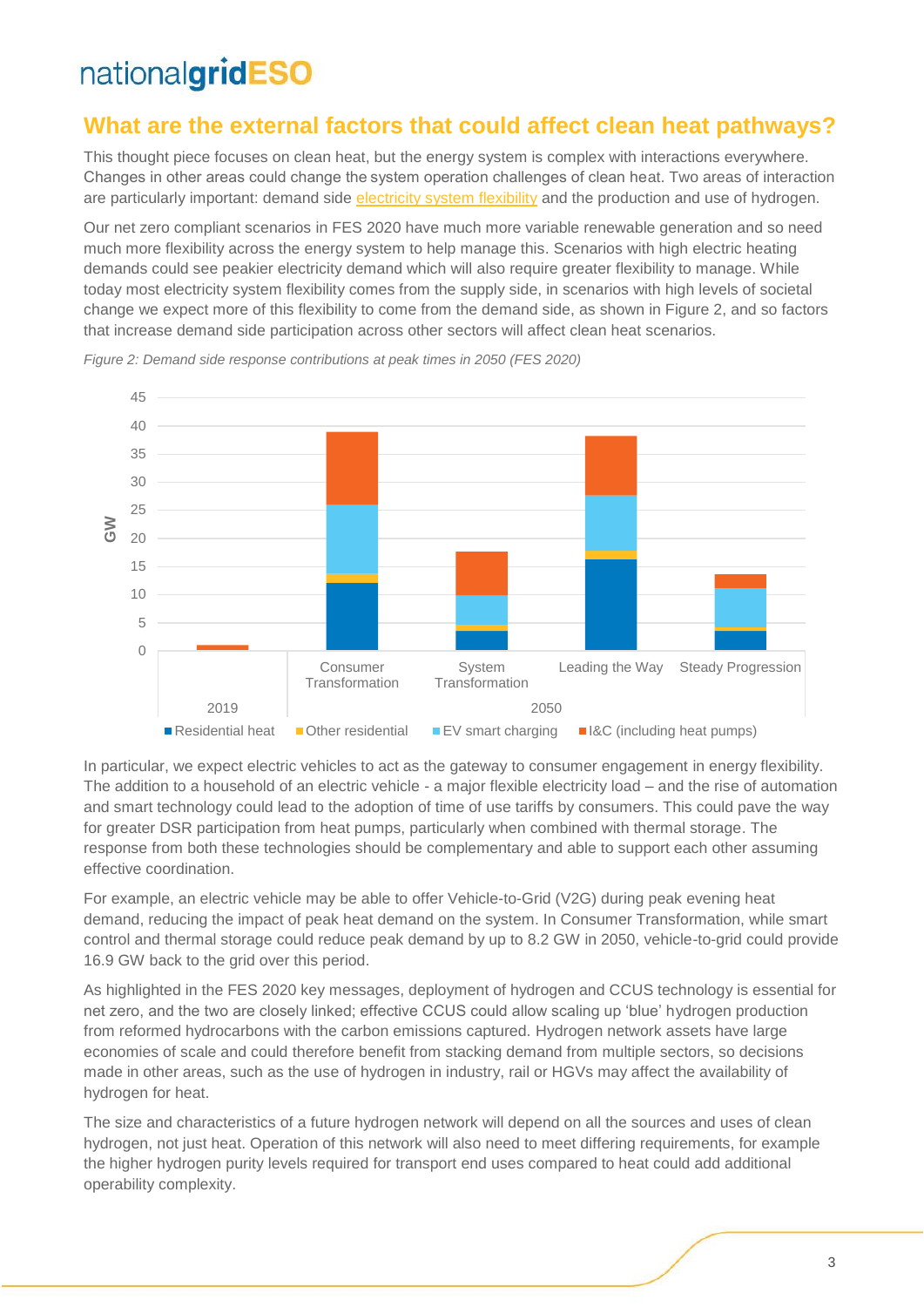### **How to collaborate for whole system clean heat solutions?**

We know that no one party has a monopoly on the decisions that will enable clean heat or on addressing the challenges that it will bring. The ESO needs to collaborate widely, including with other system operators on issues that affect the operation of multiple energy systems. For example, on system operation issues relating to heat pumps we collaborate with DNOs and for those relating to hydrogen for heat we collaborate with the GSO and GDNs. Close working will also be necessary between the ESO, policy makers, regulators and network users to ensure that the most efficient system operation outcomes can be achieved.

There are likely to be complex interactions between electricity prices and gas demand; feedback channels include gas generation, power to gas, electrolytic hydrogen production, and consumer DSR. Clean heat will impact system operation by changing annual and peak demands for energy, as well as the variability and predictability of demand, and beyond this these effects will vary across different areas of the country, changing the requirements on the transmission networks. This is an area we are exploring in more detail in our [Bridging the Gap](https://www.nationalgrideso.com/future-energy/future-energy-scenarios/bridging-the-gap-to-net-zero) programme. Last year we discussed how we will manage peak electric heat demand and this year we are investigating how technology, markets and data can help us to manage the peaks and troughs in the future system.

Some impacts will be initially felt by one network, but other networks may be affected by how these impacts are managed. Peak demand from heat pumps in an extreme winter is primarily an electricity system issue, but dispatching flexible turbines connected to a hydrogen network might be part of the solution. Increased operational complexity from changing gas compositions is primarily a gas issue, but that will interact with the operation of power to gas electrolysers to balance the electricity system.

To enable clean heat, system operators will need to manage challenges they have not faced before, using capabilities they have not developed yet. We have been working to understand the impact of clean heat pathways on our current activities, but more work is required to understand the size of potential capability gaps and how to fill them. Of particular importance are two areas where cross-sector collaboration is needed: long term system planning and network operation.

For whole system long-term planning system operators will need to coordinate the investments each network makes to address the challenges they face. To do this they will need to understand the typical and extreme peaks that they have to design for under different clean heat scenarios. These will be underpinned by assumptions about levels of insulation, the effect of flexibility and demand side response and their impact on peak demands. We also need to understand how quickly we can build the required new assets or convert existing network assets and therefore when we need to make key investment decisions.

For future network operation we know that both gas and electricity networks will face unprecedented operability challenges. Stronger links between energy systems will increase the operational complexity but could deliver clean heat at a much lower overall cost to consumers. System operators will need to ensure their networks can work together and support each other to deliver efficient secure operation, both day to day and in more extreme circumstances.

Many of these considerations come back to improvements in data and digitalisation, a key focus area for the ESO and other parties. Increased collaboration and work on interoperability standards between system operators, networks and energy market participants will be key to unlocking many of these future challenges.

### **What are the next steps needed to deliver clean heat?**

There is widespread agreement from bodies involved in the sector that pathways for clean heat need to be decided in the 2020s. In 2018 BEIS [committed to](https://assets.publishing.service.gov.uk/government/uploads/system/uploads/attachment_data/file/762546/Future_Framework_for_Heat_in_Buildings_Govt_Response__2_.pdf) "laying the groundwork in this Parliament to prepare for decisions in the first half of the next decade about the long-term future of heat", while the CCC [2020 Progress](https://www.theccc.org.uk/wp-content/uploads/2020/06/Reducing-UK-emissions-Progress-Report-to-Parliament-Committee-on-Cli.._-002-1.pdf)  [Report](https://www.theccc.org.uk/wp-content/uploads/2020/06/Reducing-UK-emissions-Progress-Report-to-Parliament-Committee-on-Cli.._-002-1.pdf) highlights that we will need "Strategic decisions on the future of the natural gas grid and the future balance between hydrogen and electrification for heating" by the mid-2020s.

The future of heat may be uncertain, but there are already things we know today that can help us make the right decisions for the long term. FES 2020 shows that across all three of our net zero scenarios we can